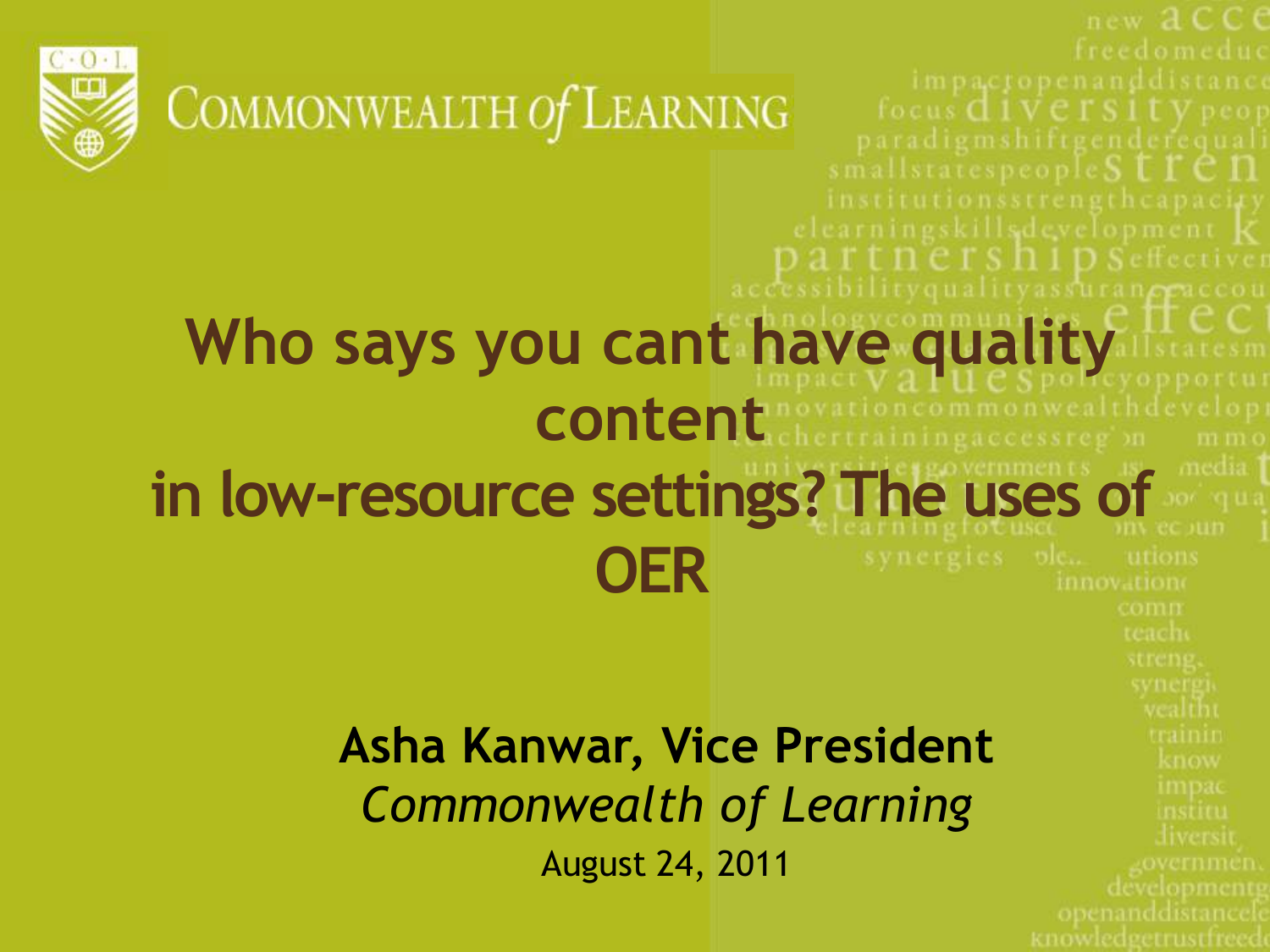

# OMMONWEALTH Of LEARNING

## Learning for Development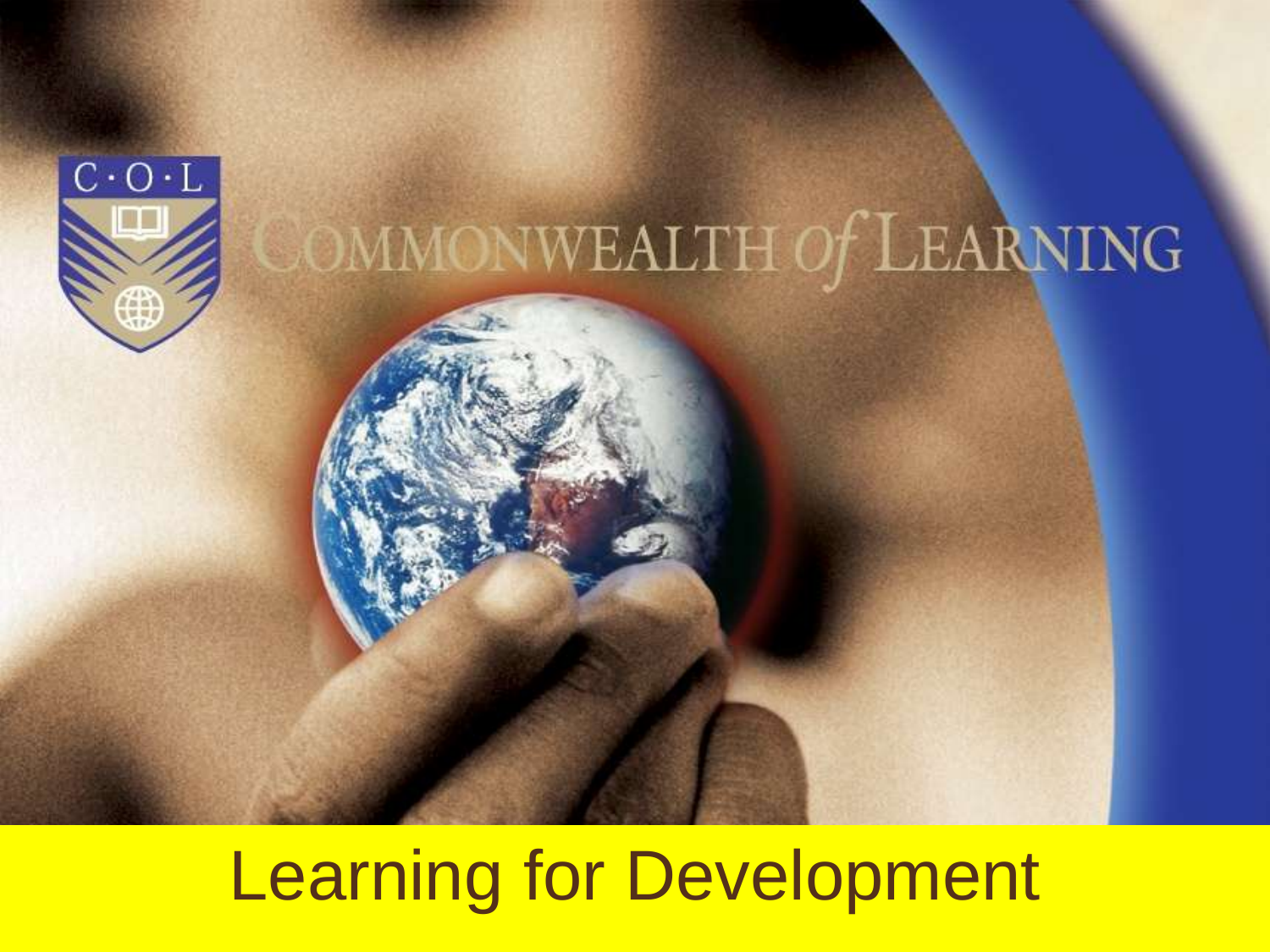## **The Commonwealth**



#### THE COMMONWEALTH COMPRISES 54 DEVELOPED AND DEVELOPING NATIONS AROUND THE WORLD

Map Published by the Communications and Public Affairs Division, Commonwealth Secretariat, 2010.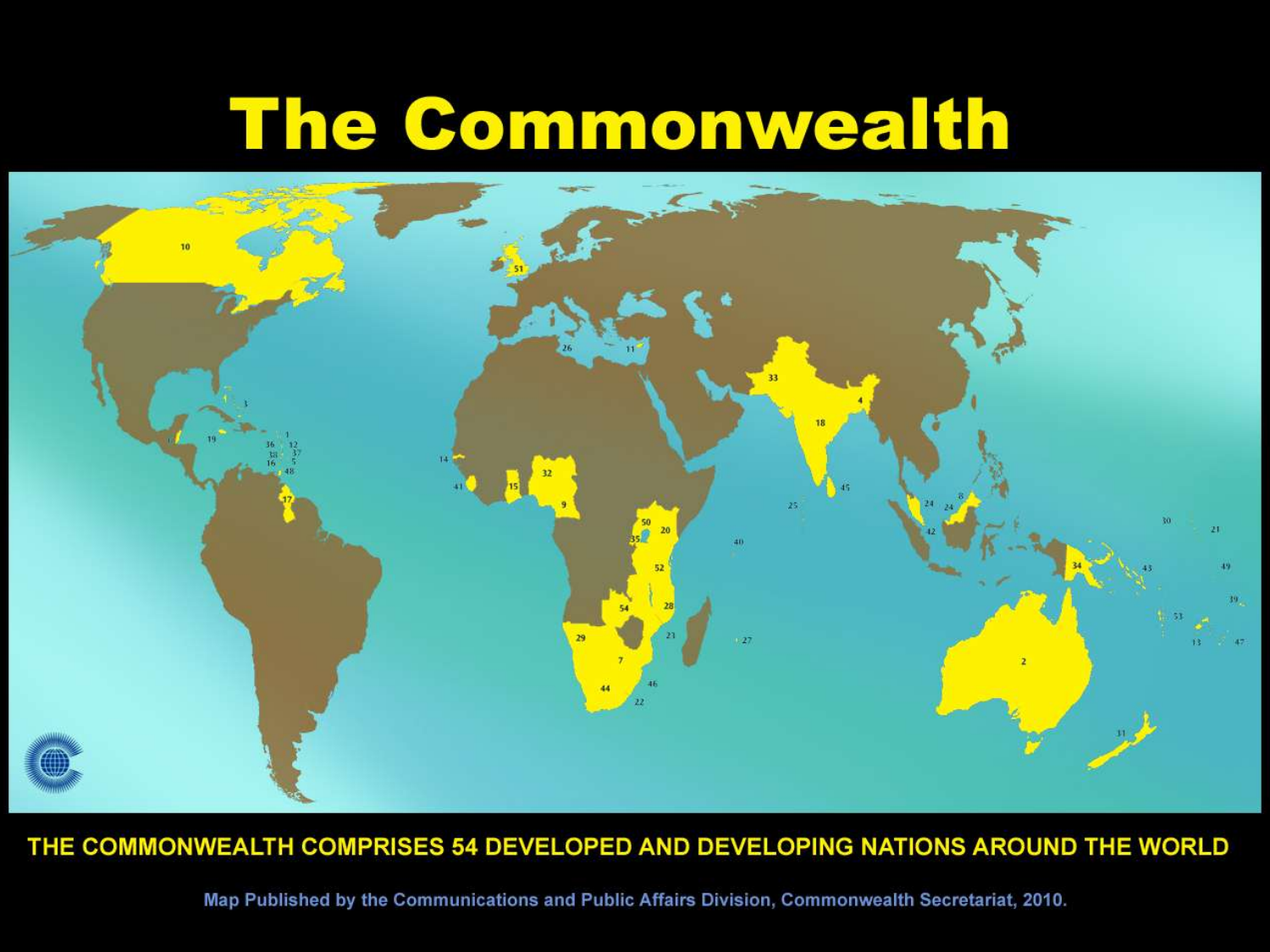## The Commonwealth of Learning

**What is it for?**

■ To help Commonwealth governments and institutions use various technologies to improve and expand learning for development.

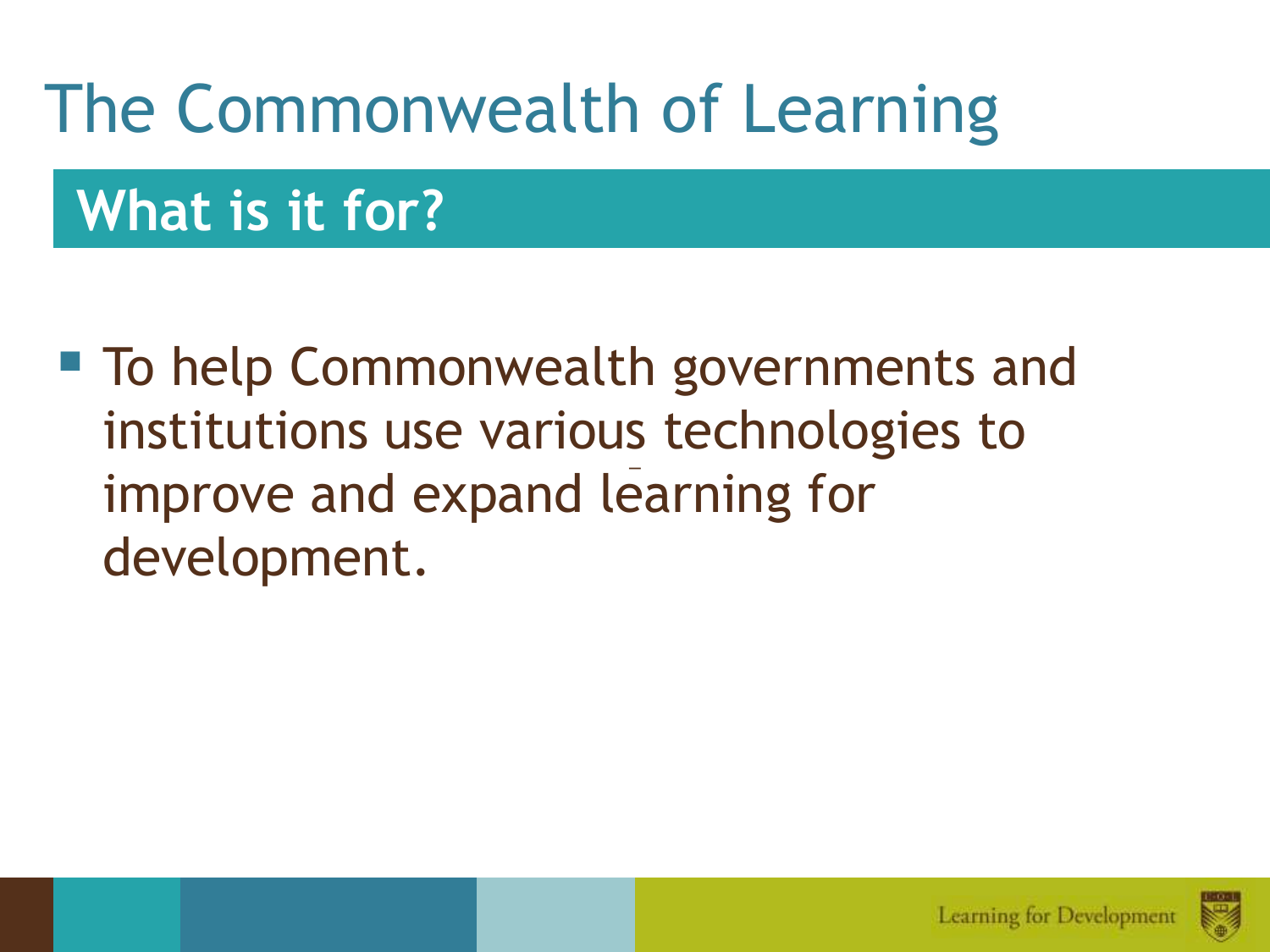## **Open Educational Resources (OER)**

 *OER are teaching, learning and research materials in any medium that reside in the public domain or have been released under an open license that permits their free use and in some instances, re-purposing by others*

Atkins, Brown & Hammond, 2007

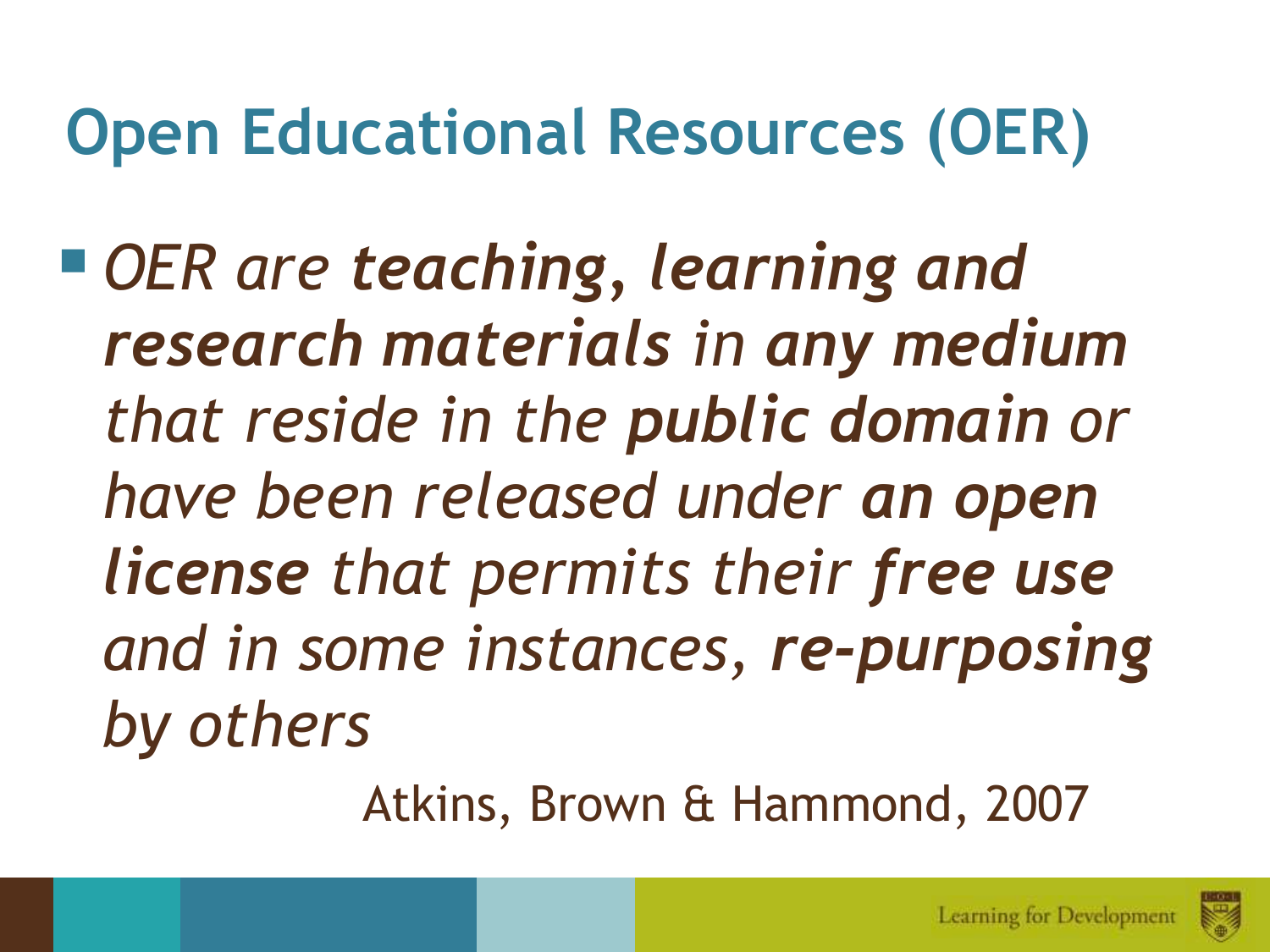What are Open Educational Resources (OER)?

- Materials that are
- **Free and freely available**
- Suitable for all levels of education
- Reusable
- **Digital or any medium**

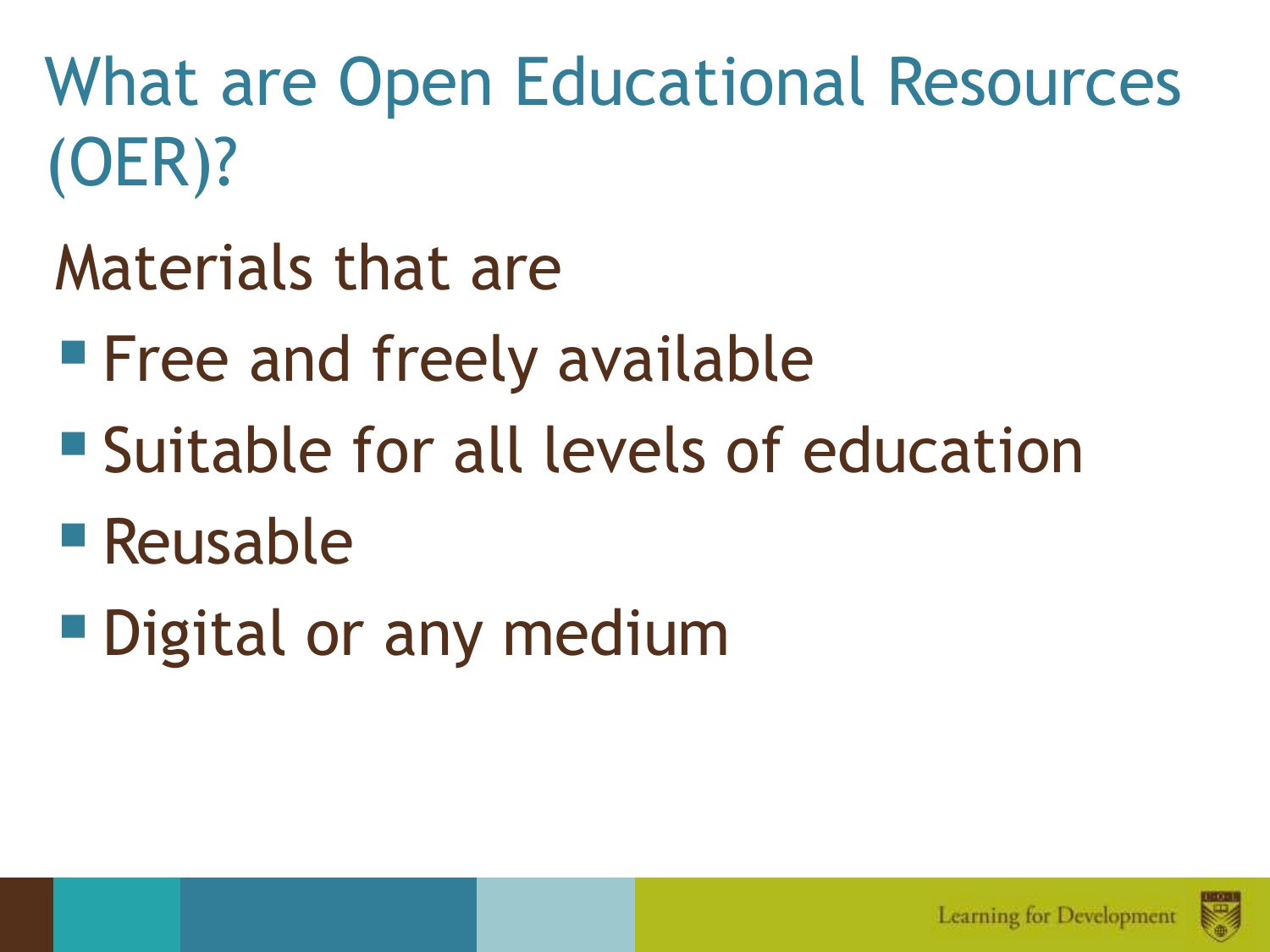## Early leaders

- MIT OCW
- Rice University's Connexions
- UKOU OpenLearn
- OpenER Netherlands OU









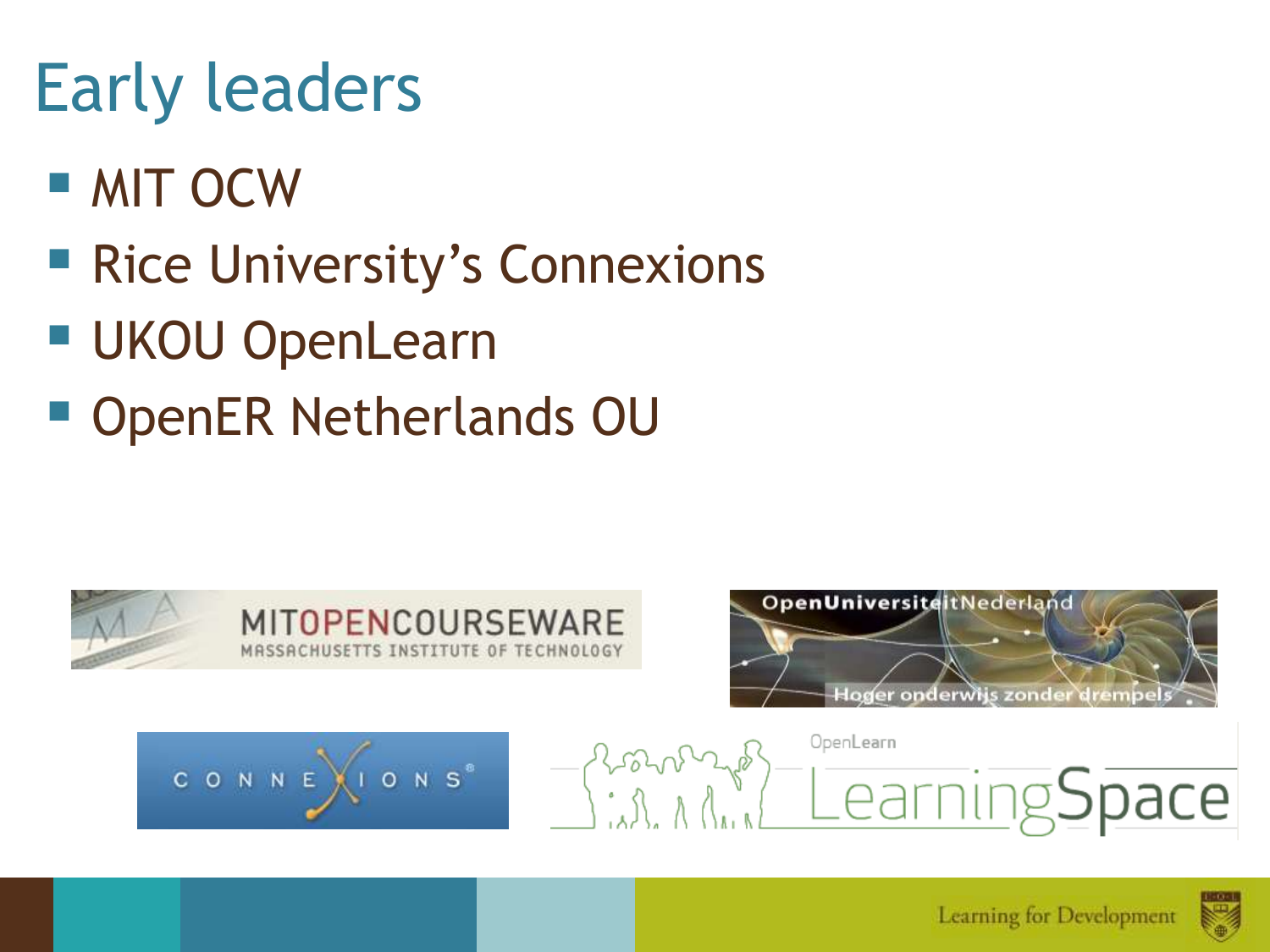

#### THE VIETNAM FOUNDATION







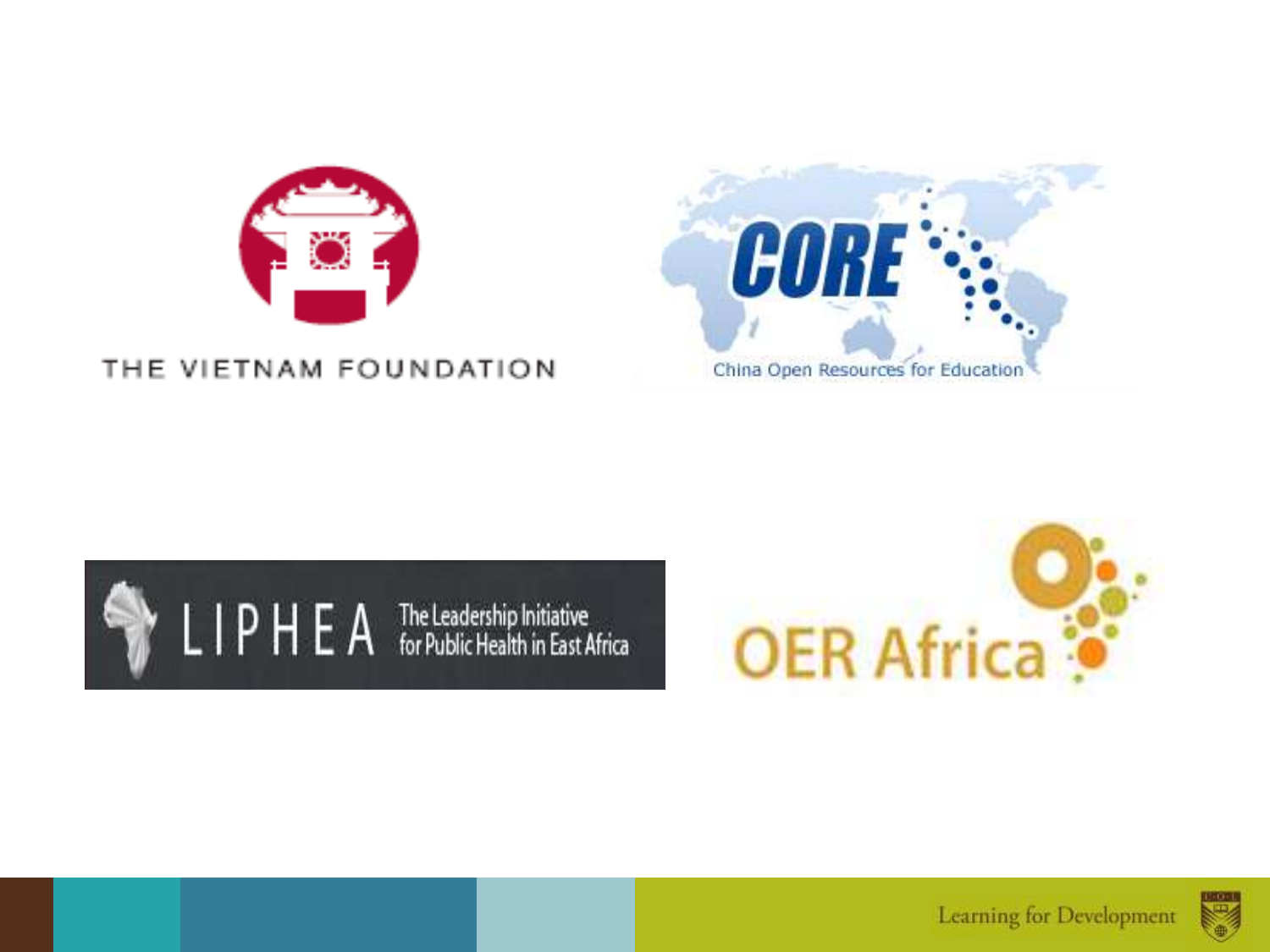## Advantages of using OERs

- Increase availability
- **Improve quality**
- Cut costs
- **Foster collaboration**
- Build capacity
- **Preservation & dissemination of indigenous** knowledge and global exchange

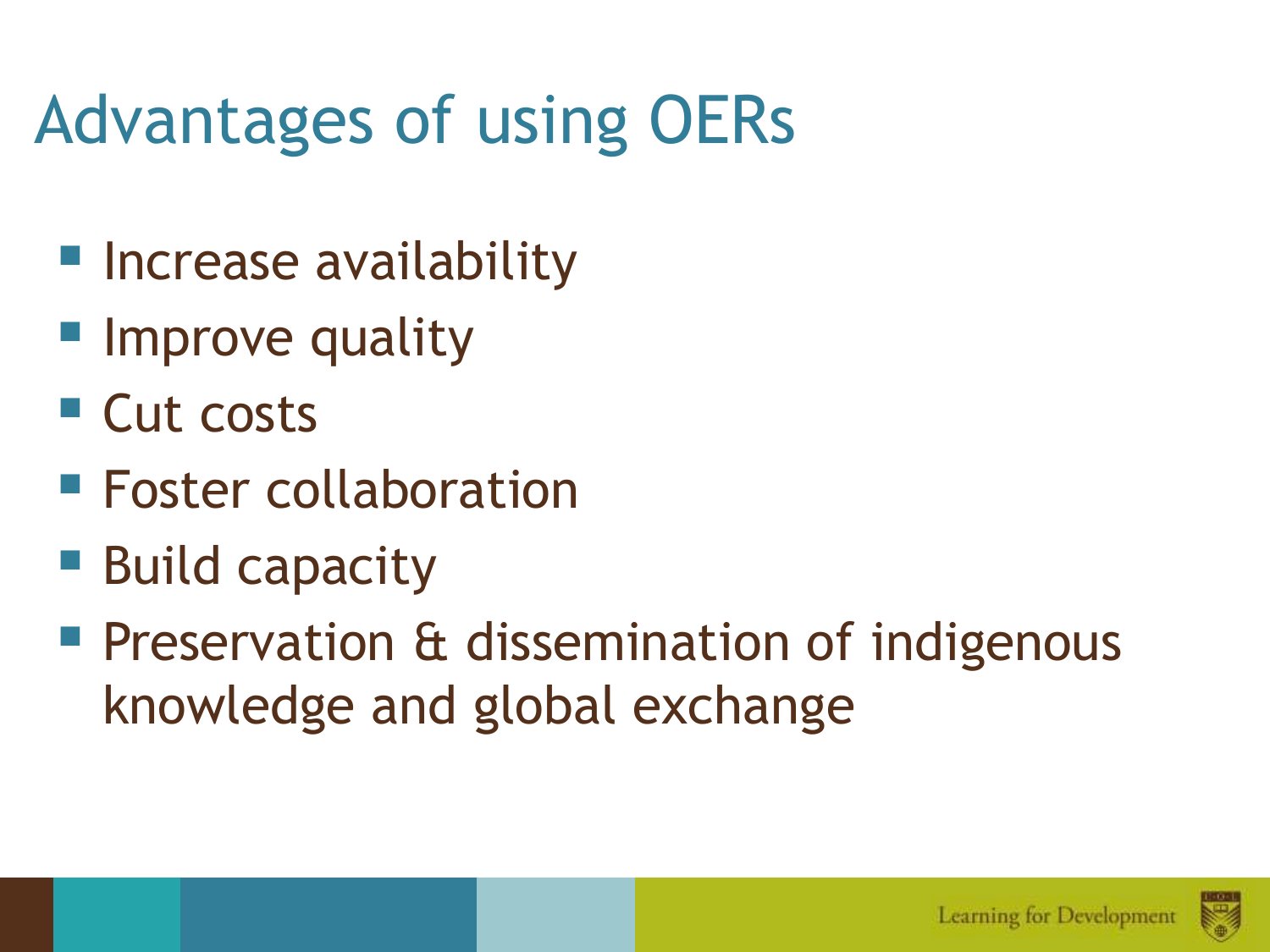## Increasing availability: Malawi

- Bunda College of Agriculture
	- 102 page Communications Skills textbook
	- 75% OER
	- Adapted by adding contextually relevant materials, activities, assignments

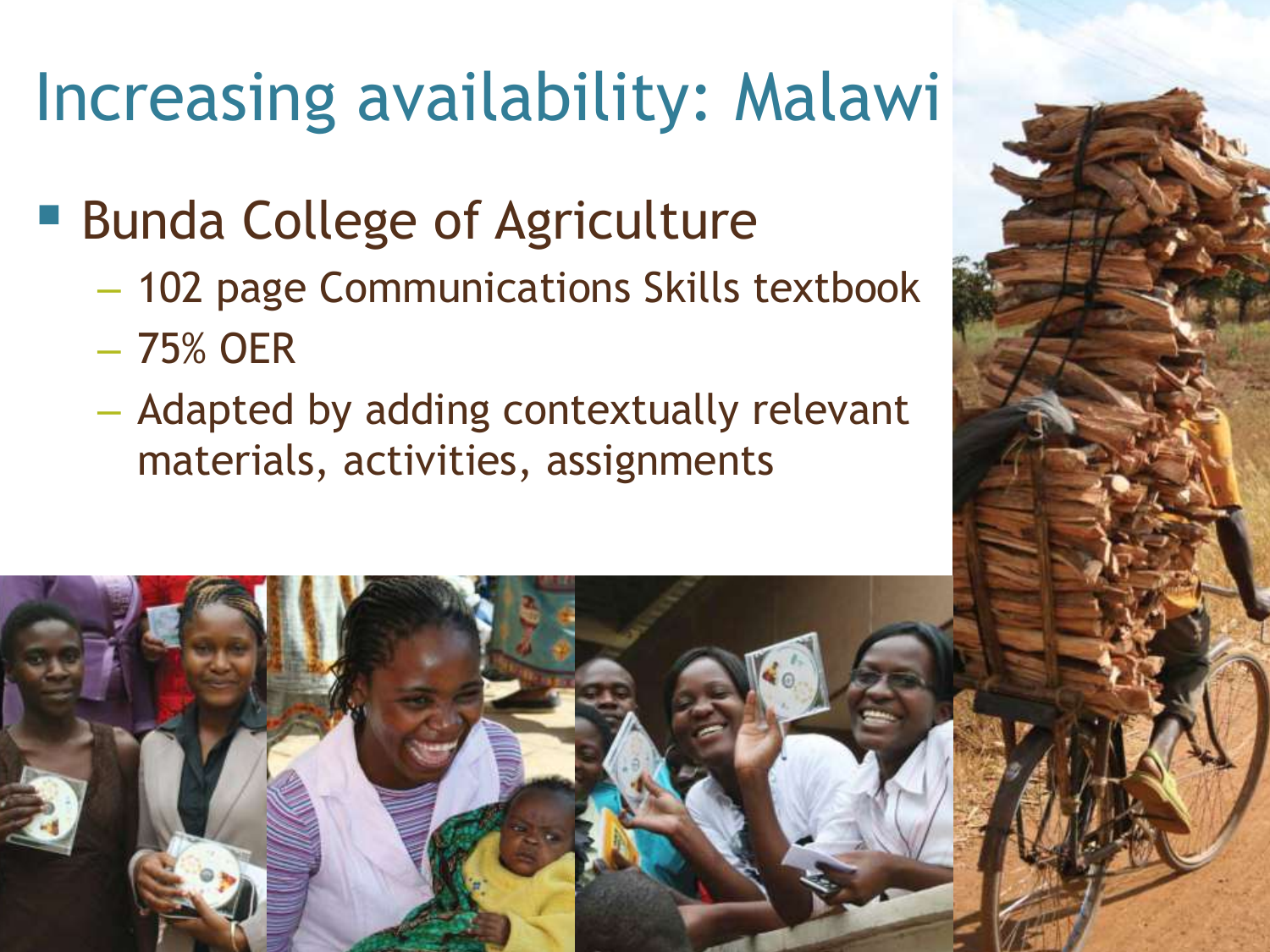## Improving Quality

## 509 institutions in India

- KSS Women's Engineering College, Andhra Pradesh
- Maya Devi Educational Foundation, Uttarakhand
- Bhilai Institute of Technology, Chattisgarh







NATIONAL PROGRAMME ON anced Learning **JOINT INITIATIVE OF HTS & HSC** 

**MHRD. GOVERNMENT OF IN**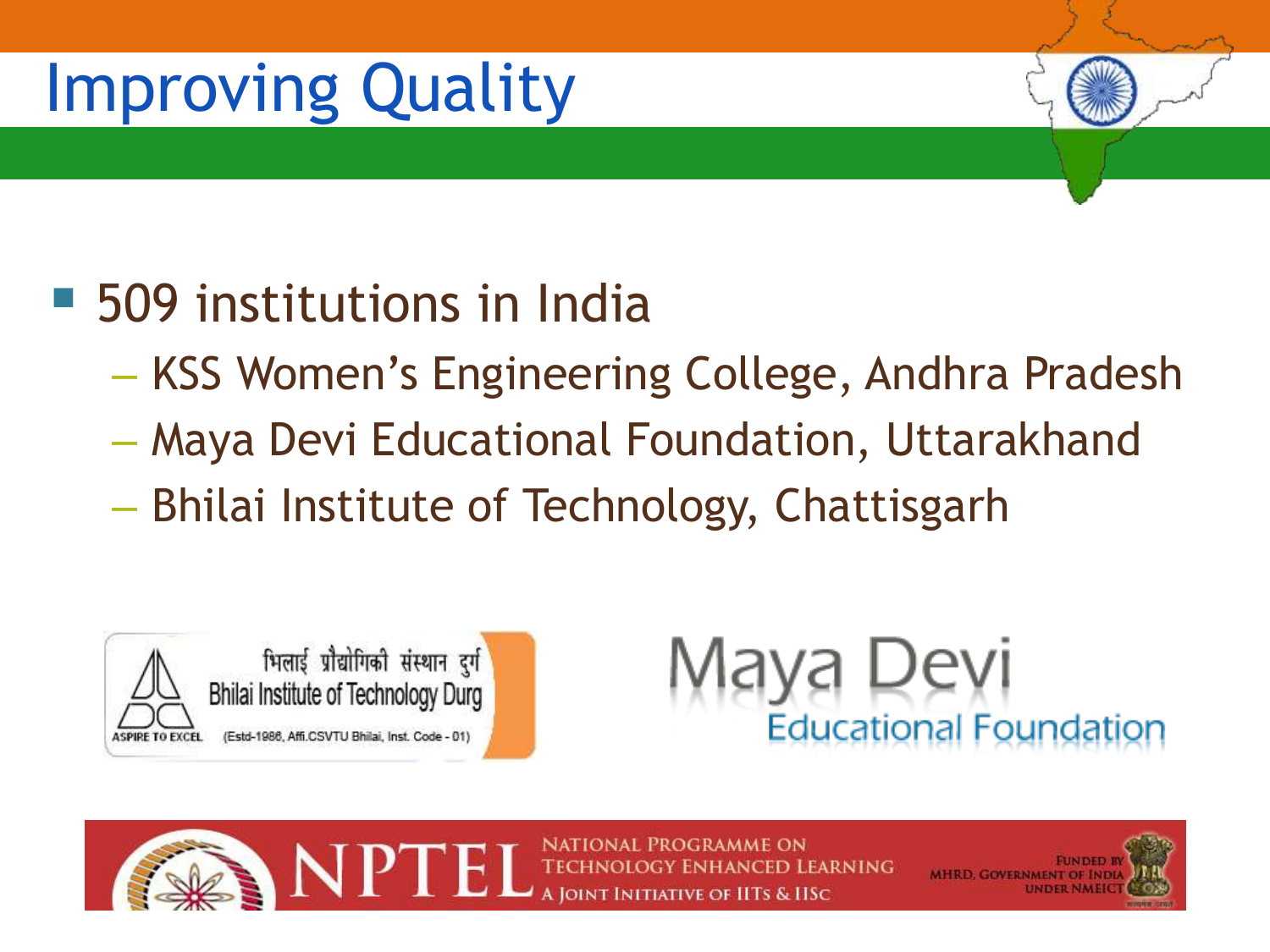## Cutting costs: TESSA

- 20 teacher education programmes in 12 countries
- Materials available in 4 languages
- In 2010, 320,000 teachers benefited



**Teacher Education in Sub-Saharan Africa** 

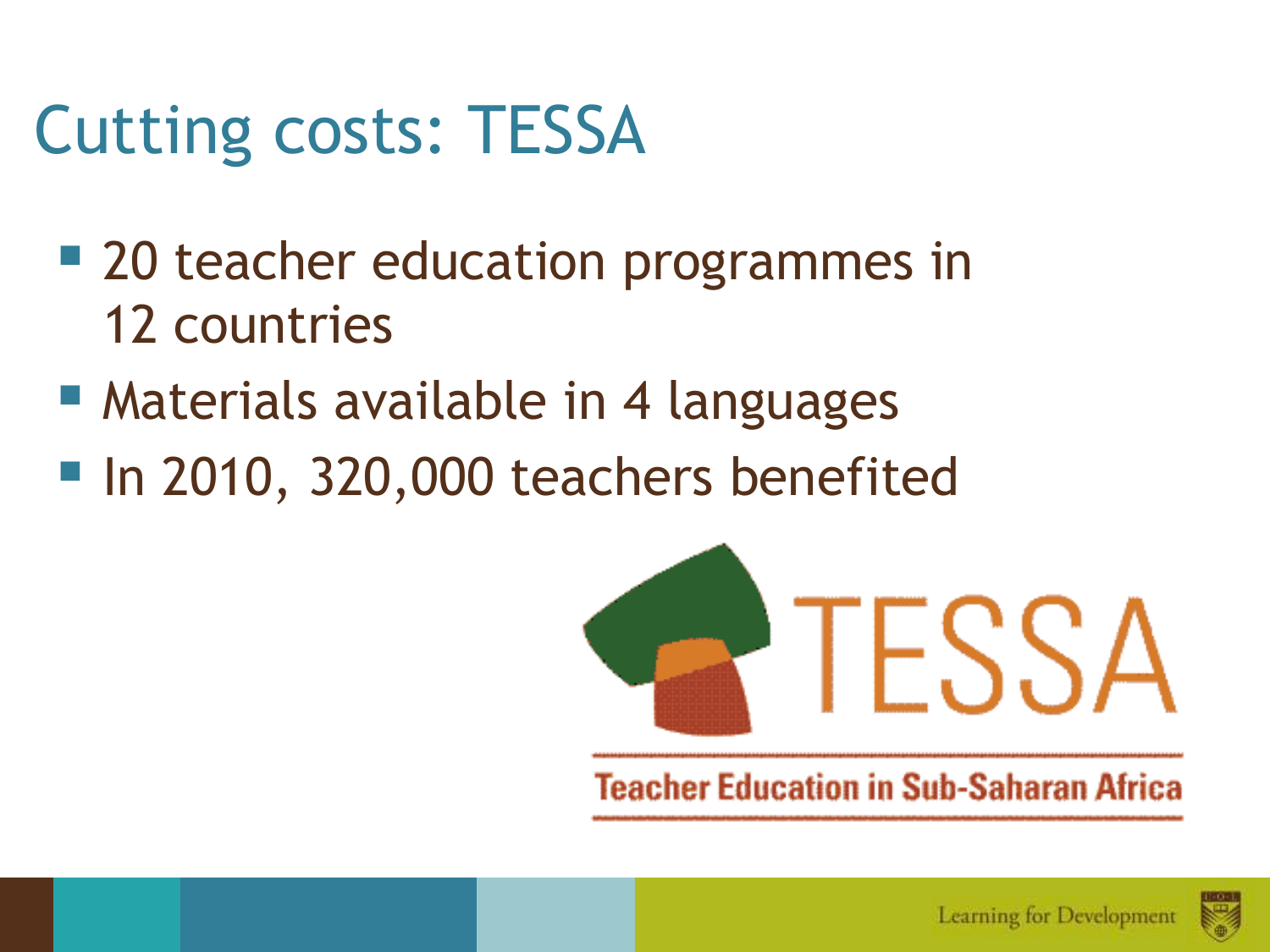## Fostering Collaboration



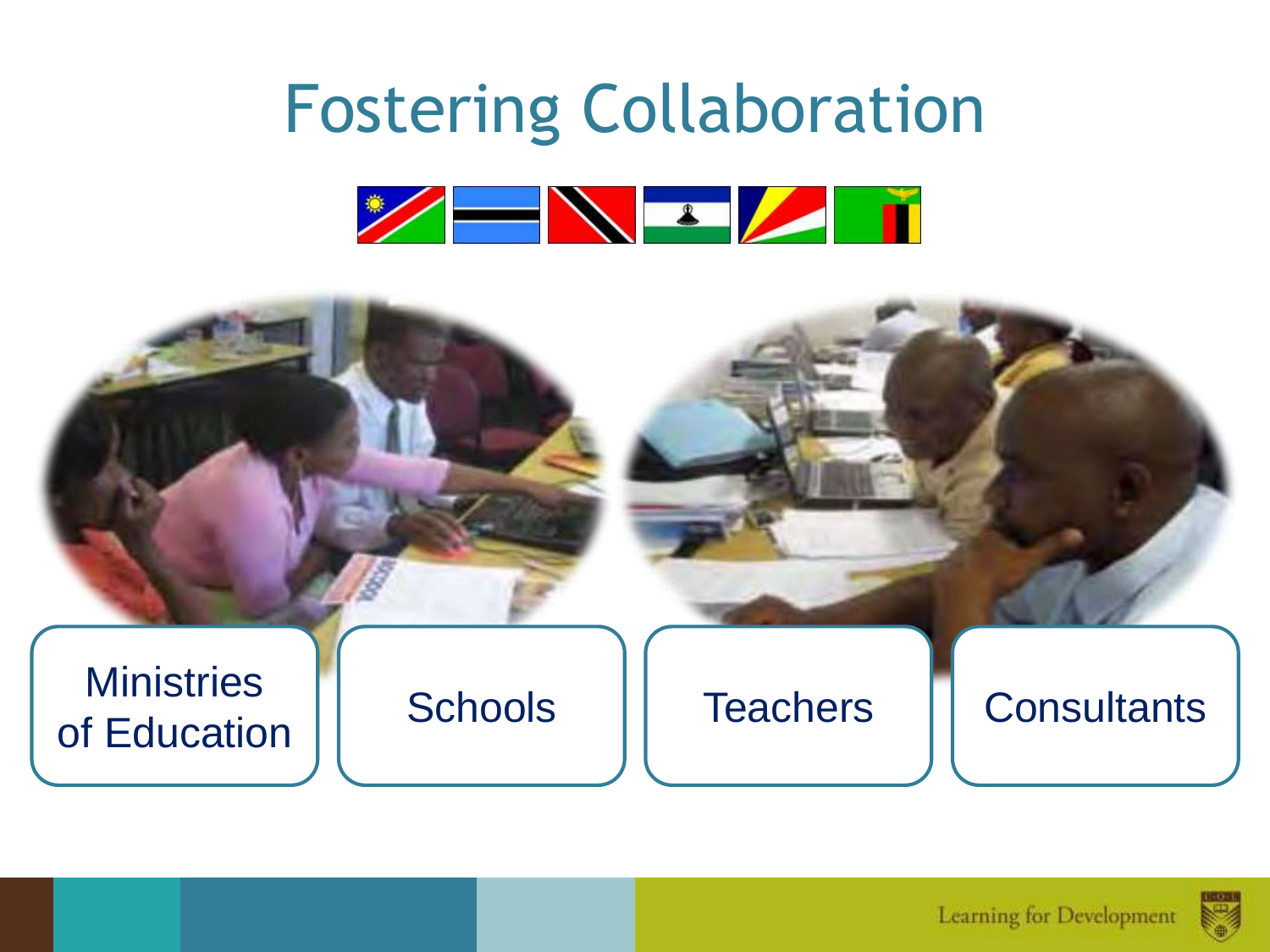

÷

Build capacity



**The Commonwealth** *of* **Learning**

 $\frac{\mathbf{N}}{\mathbf{N}}$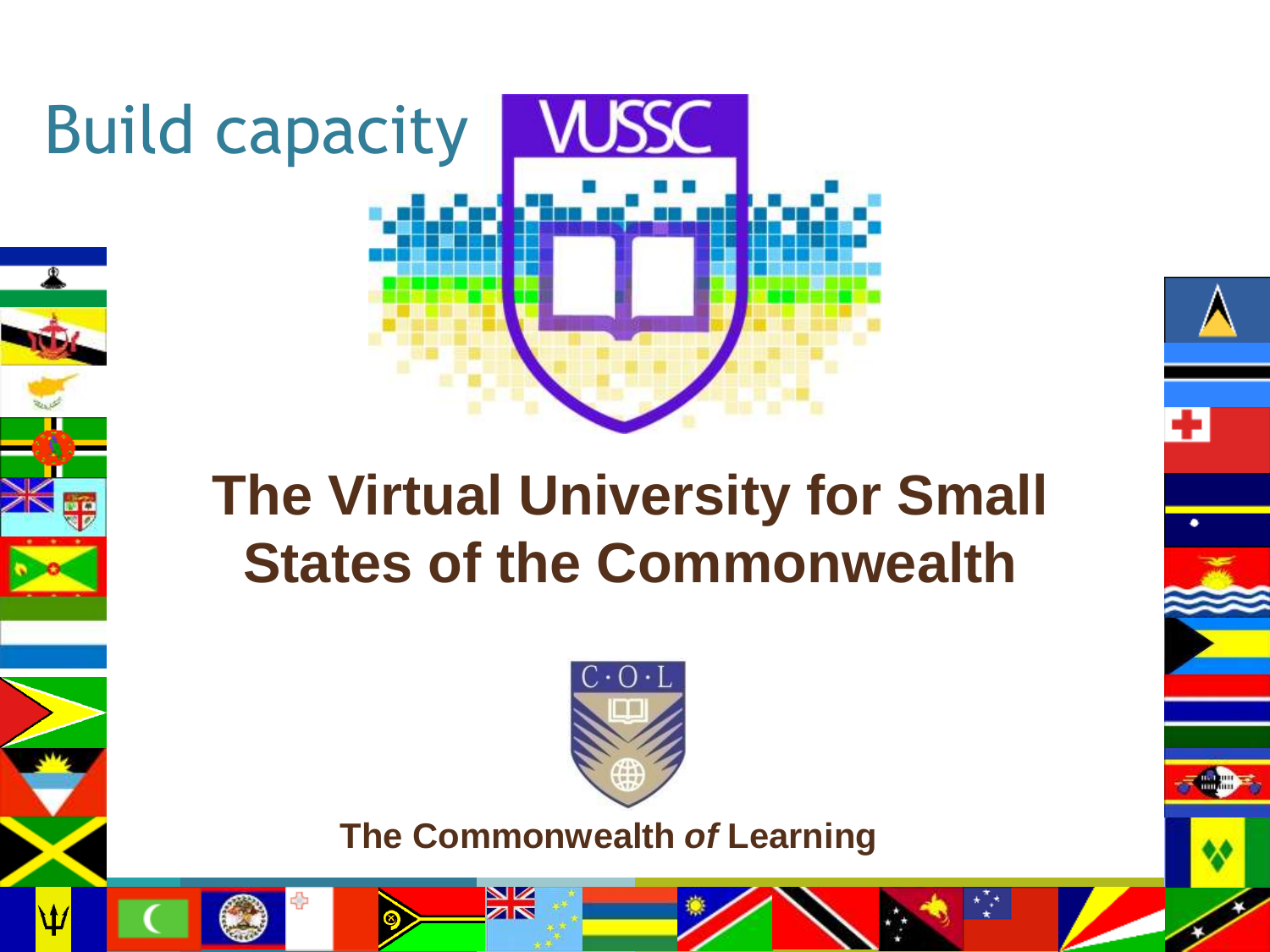









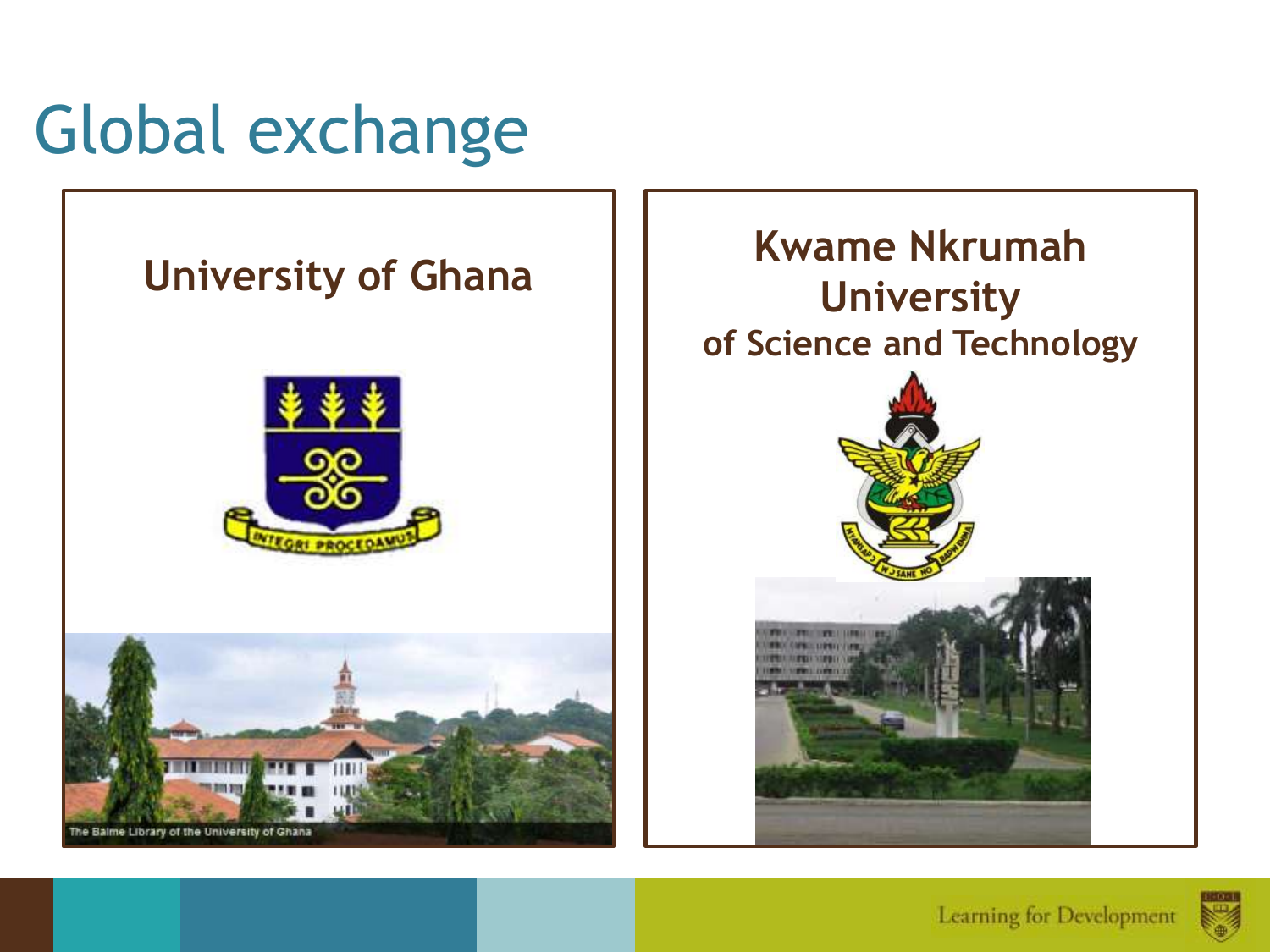## Challenges

**Awareness at grassroots level From production to use** ■ Policy advocacy



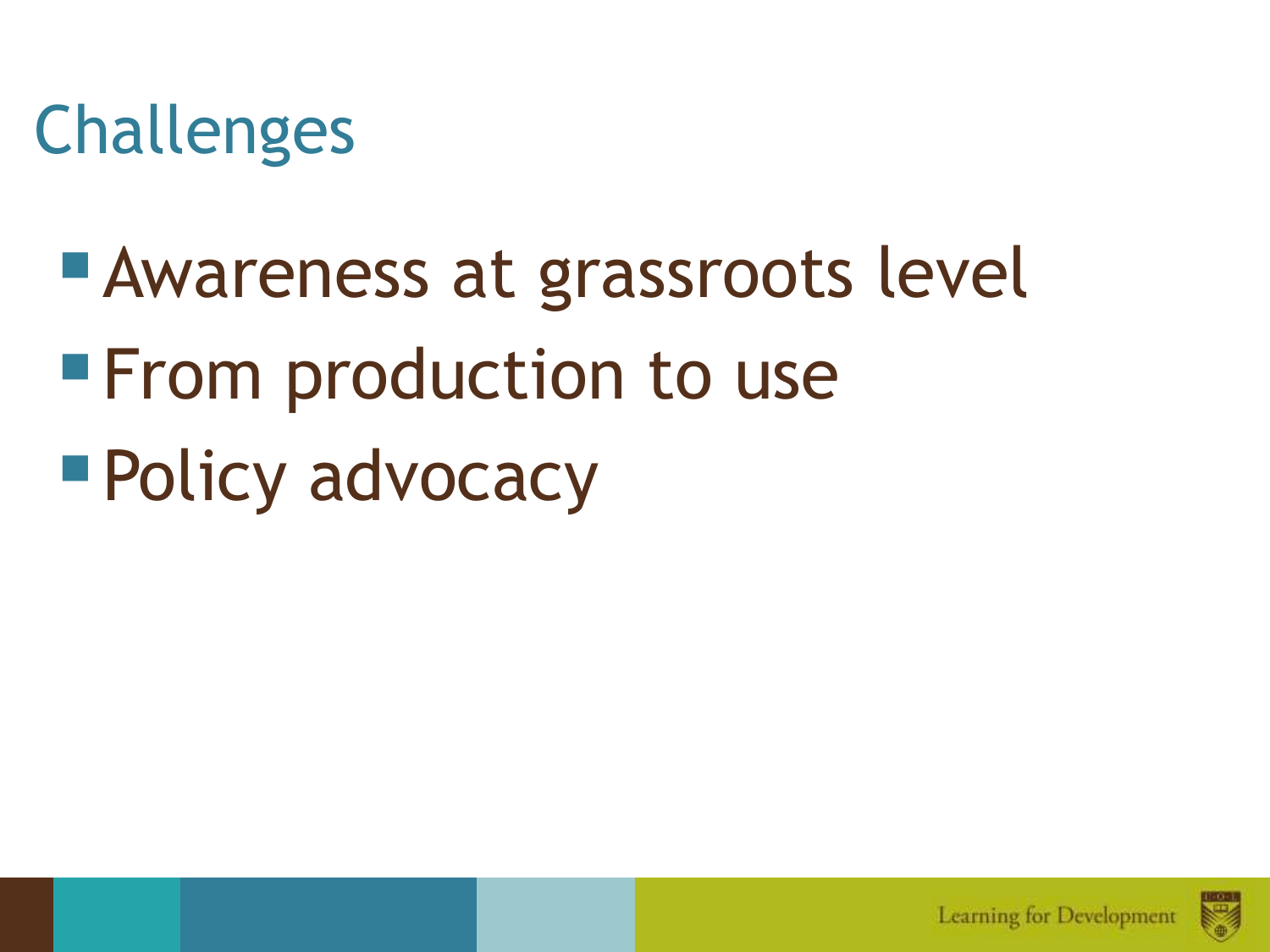# Policy Forum December 2010 UNESCO and the Commonwealth of Learning

### ■ Taking the Open Educational Resources (OER) beyond the OER Community: Policy and Capacity









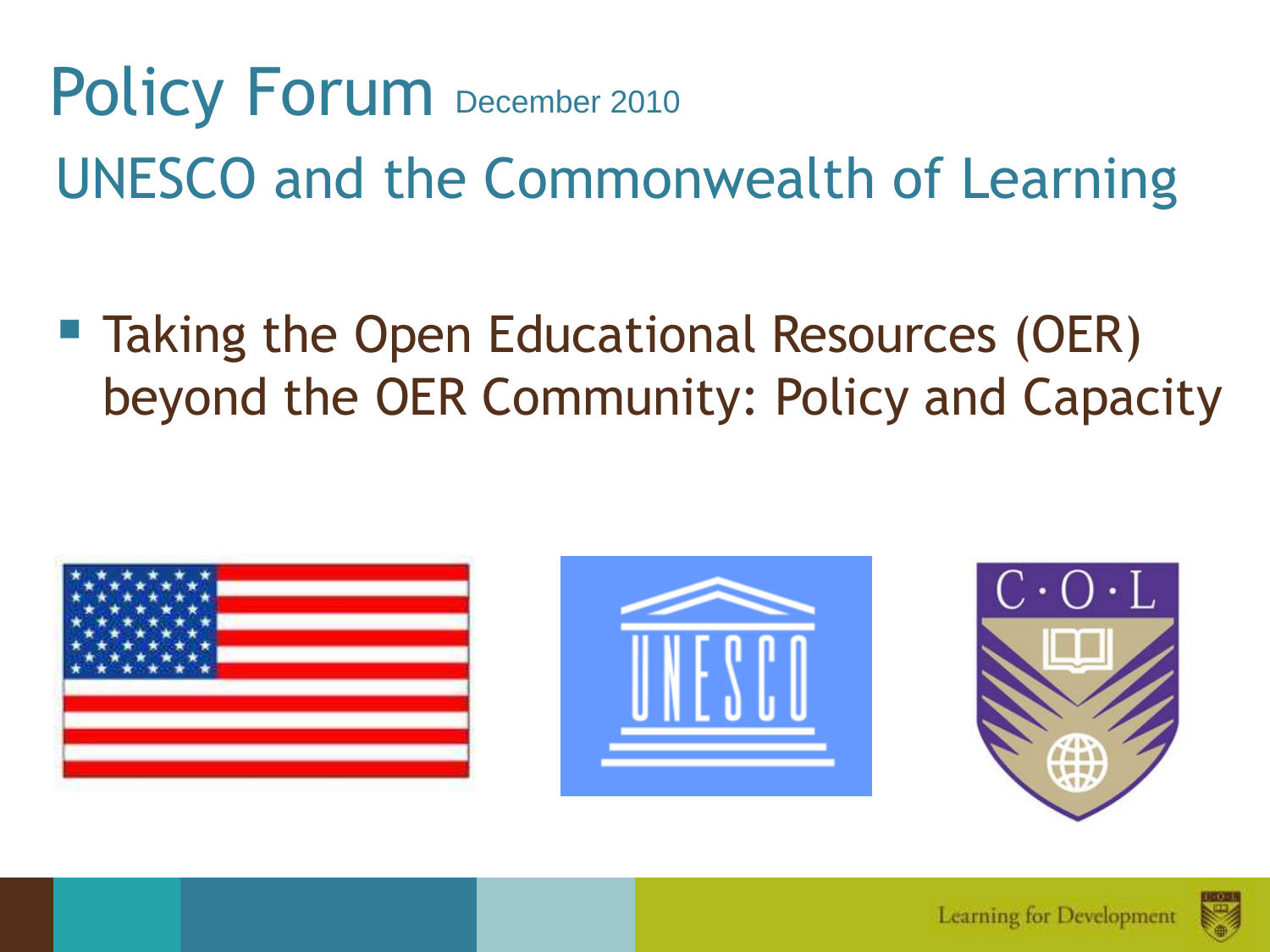## Conclusions

## Governments and HEIs should:

- **have policies to support the** development and re-use of OER;
- **develop capacity in OER; and**
- **Support the improvement of national ICT** infrastructures.

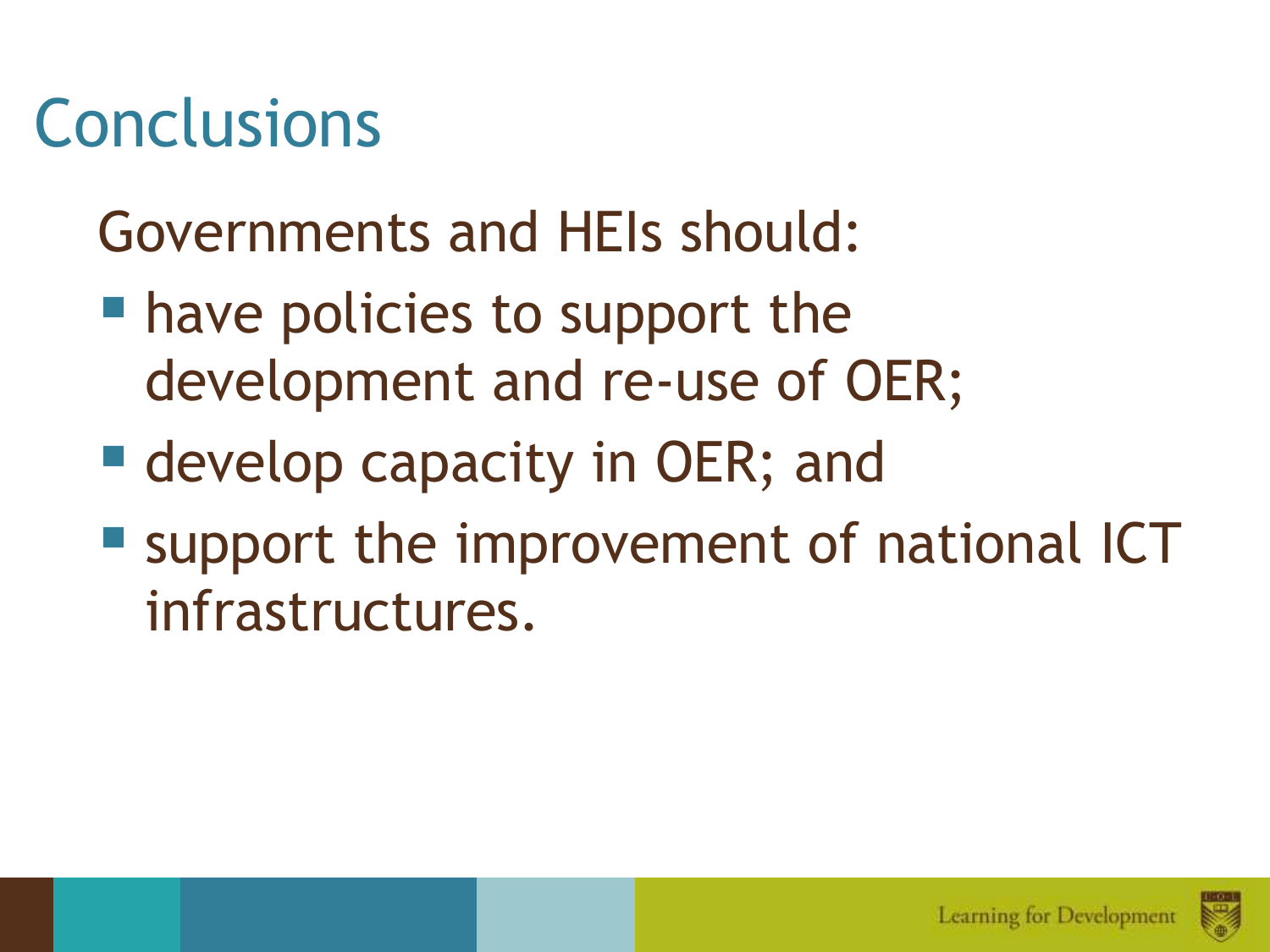## International Guidelines for Open Educational Resources





- **United Nations**
- Educational, Scientific and
	- **Cultural Organization**